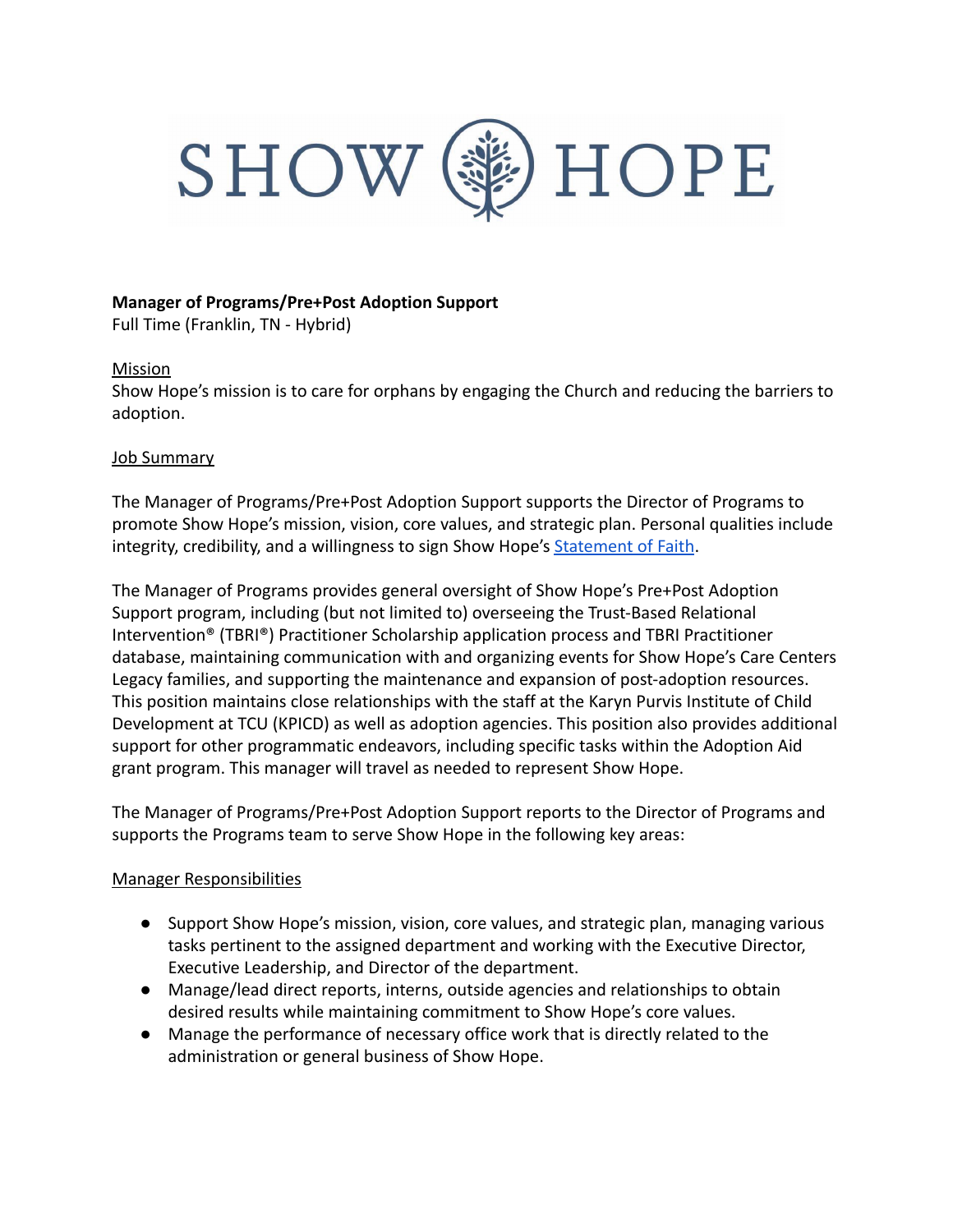# Key Functions and Responsibilities

- Provide oversight to Show Hope's Pre+Post Adoption Support program.
- Manage the TBRI Practitioner Scholarship application review process by incorporating trauma-informed, attachment-focused principles into evaluations.
- Respond to inquiries from and support TBRI Practitioners in the scholarship application process.
- Assist families asking for personal post-adoption resources and/or advice.
- Periodically reassess the relevance and efficiency of the TBRI Practitioner scholarship application process.
- Foster community among Care Centers Legacy families through periodic communications.
- Manage planning and event logistics for annual Connection events and periodic national Reunion events for Care Centers Legacy families.
- Support Programs team in preparing Adoption Aid grant application potentials for committee review.
- Support Programs team in processing disbursement of Adoption Aid grant funds when requested by adoption agencies.
- Assist, as needed, with other administrative aspects of Programs, including but not limited to providing budget details, engaging in strategic planning and tracking, processing receipts for purchases, running reports, ordering supplies, providing updates for presentations, and preparing mailings.
- Provide event support for the annual Hope for the Journey Conference filming.
- Assist the Director of Programs in expanding Show Hope's Hope for the Journey Conference free access and related resources to state child services.
- Coordinate with Communications to develop events, publications, campaigns, and content.
- Serve as Show Hope's primary point-of-contact regularly interfacing with the KPICD, regardingTBRI Practitioner Trainings.
- Serve as the Program's team primary point-person for booking travel and accommodations.
- Act as a representative within the adoption advocacy, orphan care support, and child welfare communities as needed at key meetings and/or regional and national conferences.

# Education and Experience Requirements

- 5+ years of office experience in related field (i.e. Adoption Advocacy, Child Welfare, etc.)
- Bachelor degree required, master's preferred
- Strong understanding of landscape of adoption, including the adoption process, adoption triad support, adoption agency protocols, relevant policies, and effective support resources
- Certified Trust-Based Relational Intervention® (TBRI®) Practitioner preferred or willingness to obtain the certificate
- Excellent verbal, written, and presentation skills